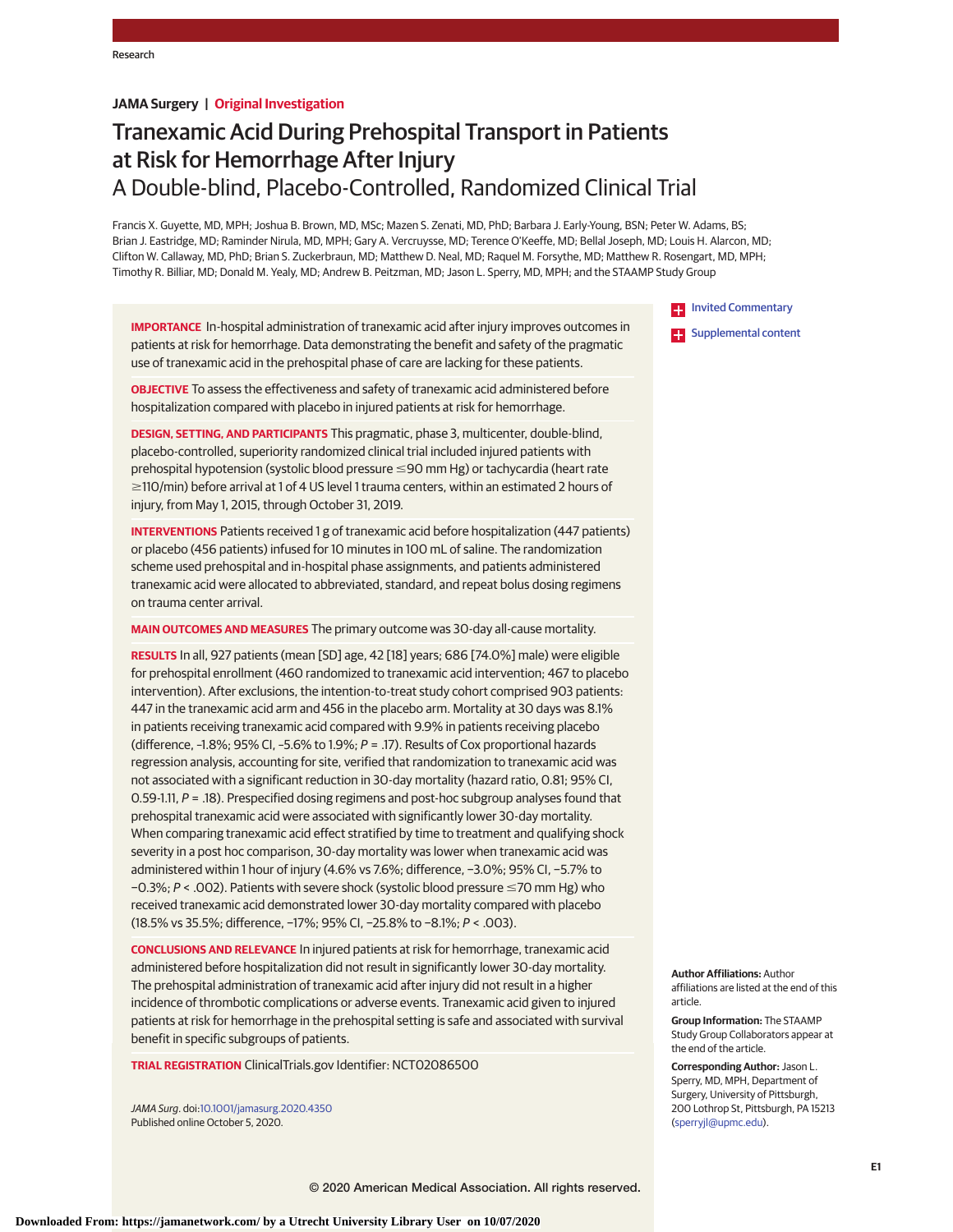Trauma remains a leading cause of death worldwide, and<br>the management of injured patients at risk for hemor-<br>thage has evolved over time.<sup>1-6</sup> Changes in manage-<br>mont-including provention of coordinathy by orly ratiothe management of injured patients at risk for hemorment, including prevention of coagulopathy by early ratiobased blood component resuscitation and early antifibrinolytic therapy with tranexamic acid after arrival to definitive care, contribute to improved outcomes.<sup>7-12</sup>

Interventions provided to injured patients during prehospital care, close to the time of injury, result in improved outcomes and survival.<sup>13,14</sup> On the basis of extrapolation from hospital-based data, guidelines now recommend prehospital tranexamic acid administration.15-17 However, the risks and benefits associated with tranexamic acid initiated in the prehospital environment, before trauma center evaluation, are unknown.18,19 No high-level evidence demonstrates the efficacy and safety of administering tranexamic acid in the prehospital setting.<sup>15</sup>

The Study of Tranexamic Acid During Air Medical and Ground Prehospital Transport (STAAMP) trial tests the clinical impact and safety of administering tranexamic acid during the prehospital phase of care.<sup>20</sup> We enrolled patients at risk for hemorrhage with a broad range of injury and shock severity and allocated patients to 3 different tranexamic acid dosing regimens or placebo. We hypothesized that early administration of tranexamic acid in the prehospital environment would improve 30-day mortality.

# **Methods**

# Trial Design

The STAAMP study was a phase 3, multicenter, double-blind, placebo-controlled, randomized clinical trial that compared outcomes in patients at risk for hemorrhage receiving tranexamic acid (single dose) before hospitalization administered during air medical or ground transport. During the in-hospital phase of care, 3 dosing schemes of tranexamic acid were compared as a prespecified subgroup analysis. A total of 6559 patients who were transported via participating emergencymedical services to 4 participating trauma centers were screened. We enrolled 927 patients at these 4 US level 1 trauma centers from May 1, 2015, through October 31, 2019. The treatment arms received a 1-g bolus of tranexamic acid (for 10 minutes) en route to the hospital. After patients arrived at the trauma center, tranexamic acid administration followed the prehospital phase assignment. Intervention arm patients received no additional tranexamic acid, 1 g of tranexamic acid infused during 8 hours, or a bolus of 1 g of tranexamic acid followed by 1 g of tranexamic acid infused during 8 hours. We did not alter other aspects of prehospital or in-hospital care besides administration of tranexamic acid. Prehospital tranexamic acid administration was not usual care for participating sites during the trial. The trial protocol can be found in [Supplement 1.](https://jamanetwork.com/journals/jama/fullarticle/10.1001/jamasurg.2020.4350?utm_campaign=articlePDF%26utm_medium=articlePDFlink%26utm_source=articlePDF%26utm_content=jamasurg.2020.4350) The US Food and Drug Administration (Investigational New Drug 121102), the Human Research Protection Offices of the US Department of Defense, and all site institutional review boards approved the trial. An external data and safety monitoring board oversaw the trial. Institutional review boards at each site

### **Key Points**

**Question** Does prehospital administration of tranexamic acid compared with placebo result in lower 30-day mortality in patients at risk for hemorrhage after trauma?

**Findings** In this multicenter randomized clinical trial of 927 patients, patients who received tranexamic acid compared with placebo in the prehospital setting did not have a significantly lower rate of 30-day mortality (8.1% vs 9.9%). There were no differences in the incidence of pulmonary embolism, deep vein thrombosis, seizures, or adverse events, including thrombotic complications, across arms.

**Meaning** Prehospital administration of tranexamic acid is safe but does not significantly reduce mortality in patients at risk for hemorrhage after injury.

approved an exception from informed consent to enroll participants. This approval included community consultation and notification. We notified enrolled participants or their legally authorized representatives as soon as feasible and obtained consent for continued participation.<sup>21</sup> This study followed the Consolidated Standards of Reporting Trials [\(CONSORT\)](https://www.equator-network.org/reporting-guidelines/consort/) reporting guideline.

### Study Patient Population

We selected inclusion criteria to include a broad range of shock and injury severity and prior trial results.<sup>8</sup> Prehospital personnel enrolled patients before hospitalization based on all information available during the prehospital phase of care. Injured patients at risk for hemorrhage transported from the scene or transferred from an outside emergency department to a participating site within an estimated 2 hours of the time of injurywere eligible for enrollment if they experienced at least 1 episode of hypotension (systolic blood pressure ≤90 mm Hg) or tachycardia (heart rate ≥110 beats per minute) before arrival at a participating center. Exclusion criteria included age older than 90 years or younger than 18 years, lack of intravenous or intraosseous access, isolated fall from standing, documented cervical cord injury, known prisoner or pregnancy, traumatic arrest of more than 5 minutes, penetrating brain injury, isolated drowning or hanging, objection to study voiced at scene, or wearing a STAAMP study opt-out bracelet.

### Randomization and Masking

We generated a 1:1:1:1 ratio random allocation sequence with a block size of 12 using a computer random-number generator. We placed sealed drug kits on each participating ambulance or aircraft according to the allocation sequence. Each kit contained the group allocation and appropriate drug or placebo, blinded for the prehospital and in-hospital phase interventions. Randomization occurred with kit opening. The primary randomization procedure assigned a prehospital phase assignment (tranexamic acid vs placebo) and a corresponding in-hospital assignment. On arrival, personnel communicated the treatment kit number to research staff, allowing inhospital random allocation. Patients randomized to the prehospital placebo group were allocated to receive placebo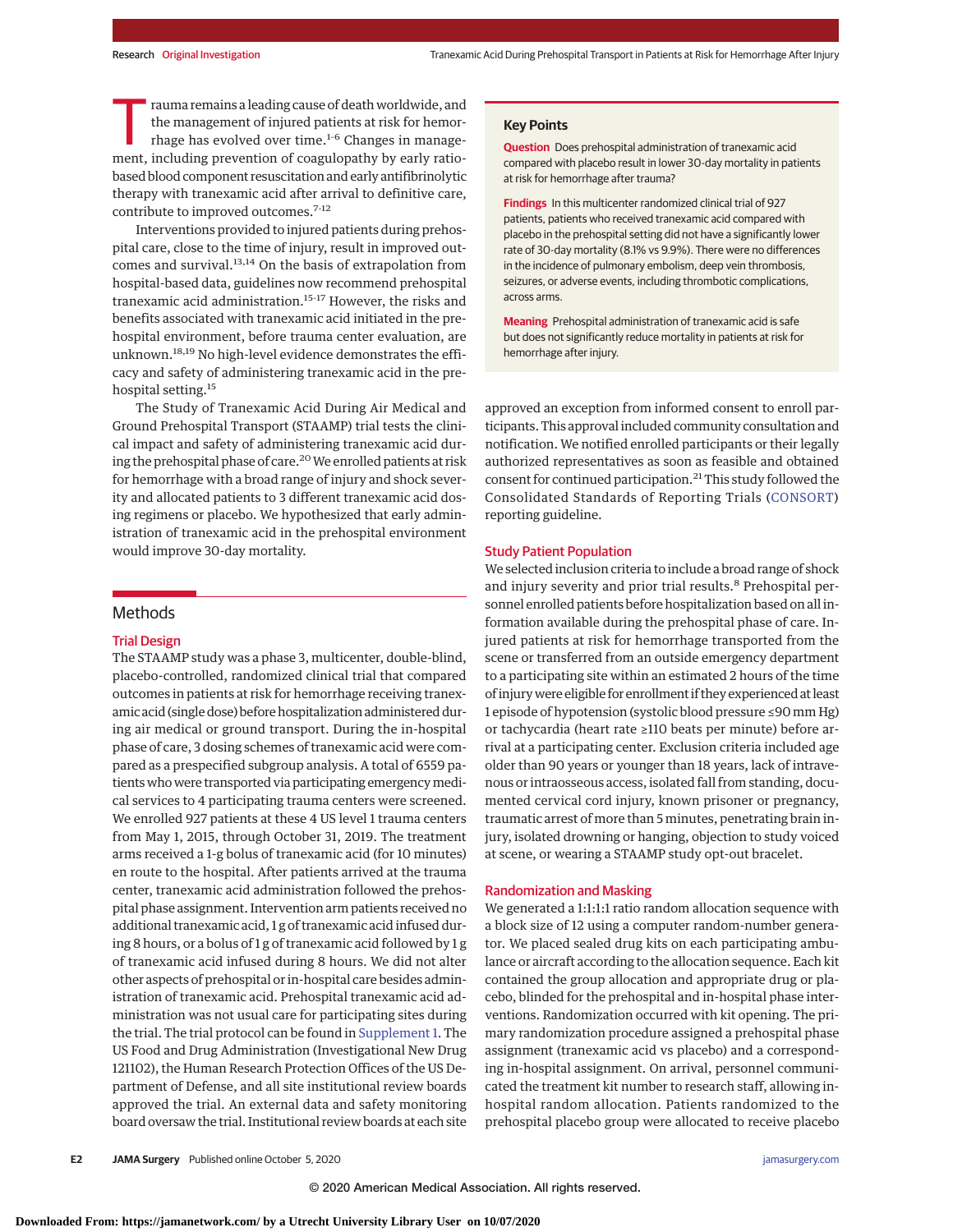during the in-hospital phase. Patients randomized to the prehospital tranexamic acid group were randomly allocated to 3 in-hospital phase tranexamic acid dosing regimens.<sup>20</sup> The Investigational Drug Services at the University of Pittsburgh monitored the intervention for the trial, unblinded to the prehospital and in-hospital phase treatment assignment.

### Intervention and Comparison Arms

The Investigational Drug Services at the University of Pittsburgh created numerically labeled intervention kits divided into 3 separate components. Each kit A was a prehospitalphase intervention stored at the ambulance or air medical unit. Kits B and C were in-hospital phase interventions stored at the receiving hospital pharmacy (eFigure in [Supplement 2\)](https://jamanetwork.com/journals/jama/fullarticle/10.1001/jamasurg.2020.4350?utm_campaign=articlePDF%26utm_medium=articlePDFlink%26utm_source=articlePDF%26utm_content=jamasurg.2020.4350). The A kits contained 1 g of tranexamic acid in 10 mL of solution or 10 mL of sterile water placebo. Paramedics added these vials to a 100-mL bag of 0.9% saline and infused the drug or placebo for 10 minutes. If the infusion was not completed by trauma center arrival, the infusion continued in the trauma bay. On patient arrival at a participating center, research staff verified inclusion and exclusion criteria, and a pharmacist mixed the B and C interventions with numbers matching the A intervention. The B phase intervention was 1 g of tranexamic acid in 10 mL of solution or 10 mL of placebo (sterile water) added to a 100-mL bag of 0.9% saline and infused for 10 minutes. In the C phase intervention, 1 g of tranexamic acid in 10 mL of solution or 10mL of placebowas added to a 100-mL bag of 0.9% saline and infused for 8 hours.

Enrolled patients received 1 of 4 treatments. The control regimen was placebo bolus (phase A), placebo bolus (phase B), and placebo infusion (phase C). The abbreviated dosing regimen was 1 g of tranexamic acid bolus (phase A), placebo bolus (phase B), and placebo infusion (phase C). The standard dosing regimen was 1 g of tranexamic acid bolus (phase A), placebo bolus (phase B), and 1 g of tranexamic acid infusion (phase C). The repeat bolus dosing regimen was 1 g of tranexamic acid bolus (phase A), 1 g of tranexamic acid bolus (phase B), and 1 g of tranexamic acid infusion (phase C).

### **Outcome**

The primary outcome for the trial was 30-day mortality. Prespecified secondary outcomes included (1) 24-hour and inhospital mortality; (2) blood component resuscitation volumes at 6 and 24 hours from admission; (3) incidence of multiple organ failure; (4) acute respiratory distress syndrome; (5) nosocomial infection; (6) early seizures (initial 24 hours); (7) pulmonary embolism and deep vein thrombosis; (8) crystalloid resuscitation over 24 hours from admission; and (9) incidence of coagulopathy and hyperfibrinolysis as measured and defined by international normalized ratio and thromboelastography. Prespecified subgroup analyses for 30-day mortality included (1) patients who did or did not require blood transfusion; (2) significant traumatic brain injury (head Abbreviated Injury Scale score >2) vs those without; (3) patients enrolled from the scene of injury vs a referral hospital; (4) patients who required early operative intervention (initial 24 hours); (5) history of vitamin K antagonist medication; (6) history of antiplatelet medication; and (7) patients who required

massive transfusion (≥10 units of blood in first 24 hours) vs those did not.

### Statistical Analysis

The primary intention-to-treat analysis compared 30-day mortality across the prehospital tranexamic acid and placebo groups using a 2-sided Mantel-Haenszel test adjusting for site. We estimated that enrollment of 994 individuals with complete data, using a mortality estimate of 16%,<sup>8</sup> a 2-sided *z* test with pooled variance, and a 2-sided α = .05, would provide 90% power to detect a difference of 7 percentage points (16.0% vs 9.0%) in 30-day mortality between the prehospital assigned tranexamic acid and placebo groups. We assumed that a prehospital intervention would provide a robust treatment effect.

For patients missing 30-day mortality outcomes, we performed multiple imputation after confirming outcomes were missing at random (eAppendix 1 in [Supplement 2\)](https://jamanetwork.com/journals/jama/fullarticle/10.1001/jamasurg.2020.4350?utm_campaign=articlePDF%26utm_medium=articlePDFlink%26utm_source=articlePDF%26utm_content=jamasurg.2020.4350). Prespecified sensitivity analyses excluded patients missing the primary outcome or assumed all missing patients survived. We computed 30-day survival curves using a Cox proportional hazards regression model with the site covariate included as a random effect.We planned to assess the effects of tranexamic acid dose and the rate of 30-day mortality compared with placebo. We expected that the effect of tranexamic acid would be modified by time to treatment and qualifying shock severity and planned secondary analyses to measure these effects via post hoc analysis.<sup>14,22</sup> The critical level of significance for the primary analysis (*P* < .038) was adjusted for 2 interim analyses. All comparisons were conducted using 2-sided tests. All analyses were adjusted for clustering by site. False discovery rate correction was used to account for multiple comparisons across prespecified secondary outcomes (eAppendix 2 in [Supplement 2\)](https://jamanetwork.com/journals/jama/fullarticle/10.1001/jamasurg.2020.4350?utm_campaign=articlePDF%26utm_medium=articlePDFlink%26utm_source=articlePDF%26utm_content=jamasurg.2020.4350). Analyses were performed using Stata MP software, version 15 (StataCorp).

# **Results**

A total of 927 patients (mean [SD] age, 42 [18] years; 686 [74.0%] male) were deemed eligible for prehospital enrollment, with 460 randomized to the tranexamic acid intervention and 467 randomized to the placebo intervention. Excluding 24 patients found later to be ineligible or who withdrew their consent, the intention-to-treat study cohort comprised a total of 903 patients; there were 447 in the tranexamic acid arm and 456 in the placebo arm (Figure 1). We halted the trial early, at 93% of planned enrollment because of slower than expected enrollment and financial limitations.

Patients had a median Injury Severity Score (eAppendix 3 in [Supplement 2\)](https://jamanetwork.com/journals/jama/fullarticle/10.1001/jamasurg.2020.4350?utm_campaign=articlePDF%26utm_medium=articlePDFlink%26utm_source=articlePDF%26utm_content=jamasurg.2020.4350) of 12 (interquartile range [IQR], 5-22) and an all-cause 30-day mortality rate of 9.1% with data available. Tachycardia was the qualifying vital sign for 642 patients (71%), with 203 enrolled patients (22%) having initial prehospital hypotension (systolic blood pressure ≤90 mm Hg). A total of 311 of the 903 enrolled patients (34%) required blood component transfusion in the first 24 hours from randomization. Surgeons performed operative procedures on 406 patients (45%)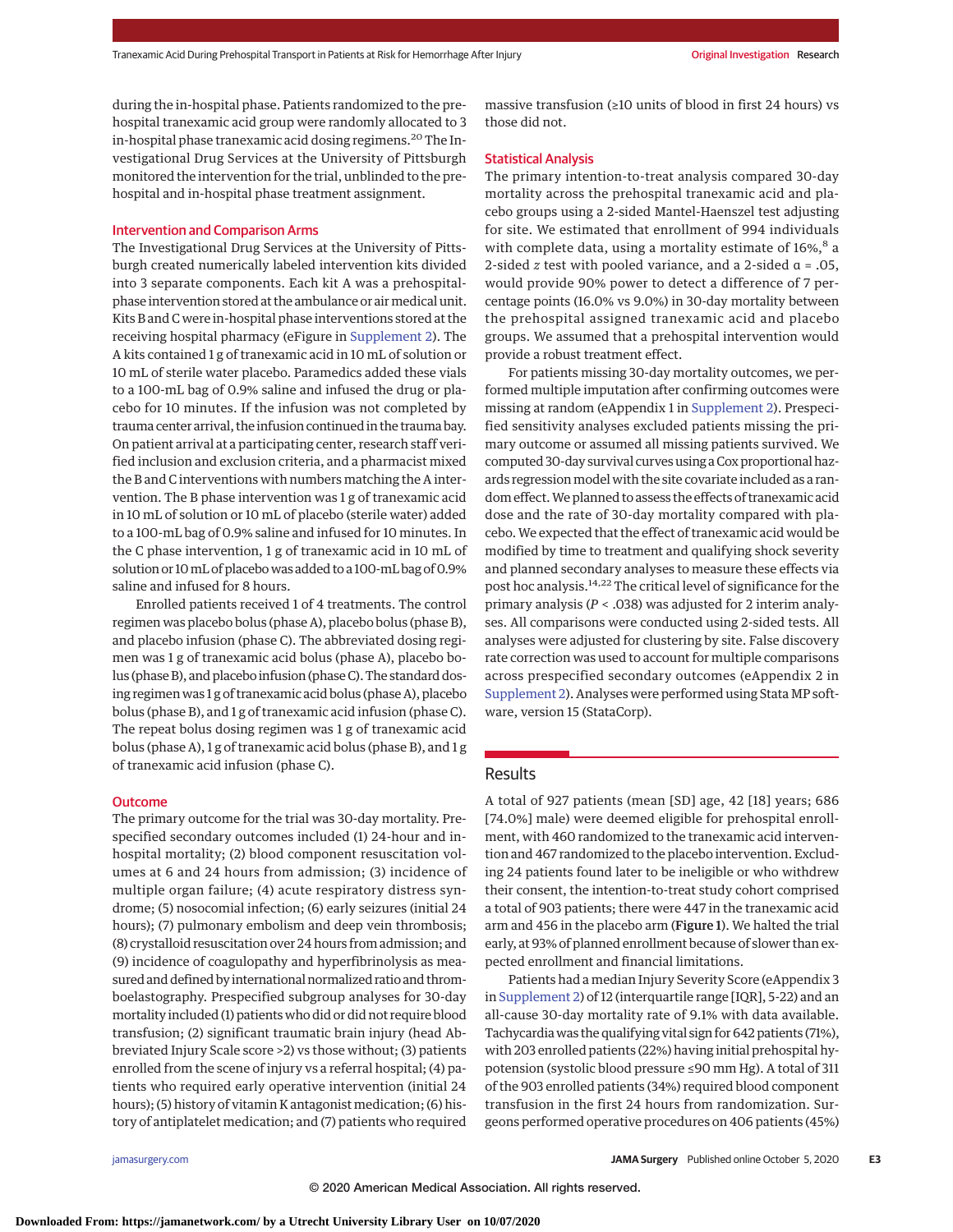



Screening, randomization, and follow-up of the study participants. Per site institutional review board requirements, data from participants who withdrew consent or were excluded based on ineligibility in certain situations could not be included for the intention-to-treat analysis. Multiple imputation was performed for the 9 participants missing the primary outcome for the primary analysis as prespecified in the study protocol. Dose response analyses were performed on those with 30-day mortality data available.

in the initial 24 hours, with 260 (64%) being taken to the op-erating theater directly from the trauma bay (eTable 1 in [Supple](https://jamanetwork.com/journals/jama/fullarticle/10.1001/jamasurg.2020.4350?utm_campaign=articlePDF%26utm_medium=articlePDFlink%26utm_source=articlePDF%26utm_content=jamasurg.2020.4350)[ment 2\)](https://jamanetwork.com/journals/jama/fullarticle/10.1001/jamasurg.2020.4350?utm_campaign=articlePDF%26utm_medium=articlePDFlink%26utm_source=articlePDF%26utm_content=jamasurg.2020.4350). As expected, 30-day mortality increased with qualifying shock severity, based on initial qualifying prehospital vital signs (tachycardia alone, 6%; systolic blood pressure ≤90 mm Hg, 13%; and systolic blood pressure ≤70 mm Hg, 28%; *P* < .001).

Prehospital teams delivered the assigned prehospital infusion in 887 of the 903 patients (98%). For the tranexamic acid arm, 440 of the 447 patients (98%) received the full prehospital infusion. For the placebo arm, 447 of the 456 patients (98%) received the full prehospital infusion. For the tranexamic acid arms, 412 of 447 patients (92%) received full or partial B phase bolus, and 412 of 447 (92%) received full or partial C phase bolus. For the placebo arm, 423 of 456 patients (95%) received the full or partial B phase intervention, and 422 of 456 patients (93%) received full or partial C phase bolus. The placebo and tranexamic acid arms were similar in demographics, prehospital characteristics, and injury severity (Table 1).

The primary outcome was available in 894 patients (99%). At 30 days after randomization, 36 deaths (8%) had occurred in the tranexamic acid intervention arm and 45 deaths (10%) in the placebo arm. After multiple imputation for the 9 patients missing the primary outcome (5 in the tranexamic acid arm and 4 in the placebo arm), patients who received tranexamic acid compared with placebo did not differ in 30-daymortality (8.1% vs 9.9%; difference, −1.8; 95% CI, −5.6% to 1.9%; *P* = .17). Sensitivity analysis assuming all patients with missing 30-day mortality outcomes were alive demonstrated similar results. Kaplan-Meier survival curves are shown in Figure 2A (log-rank  $\chi^2$  = 0.91, *P* = .34). In a Cox proportional hazards regression analysis, accounting for site, assignment to the prehospital tranexamic acid group did not change the hazards of 30-daymortality (hazard ratio, 0.81; 95% CI, 0.59-1.11; *P* = .18).

Mortality in the 7 prespecified subgroups is depicted in Figure 2B. No heterogeneity of treatment effect across the subgroups (heterogeneity  $\chi^2$  = 18.31, *P* = .15) was found.

No group differences were found in 24-hour mortality (difference, 0.15; 95% CI, −2.3 to 2.6; adjusted *P* = .98) or inhospital mortality (difference, 1.1; 95% CI, −2.7 to 4.9; *P* = .94) (Table 2). The tranexamic acid and placebo groups had similar 6- and 24-hour blood and blood component transfusion requirements (6-hour total blood component transfusion, 0; IQR, 0-2; adjusted *P* = .97 for both groups). No differences were found in the incidence of pulmonary embolism (−1.3; 95% CI, −3.3 to 0.5; adjusted *P* = .78), deep vein thrombosis (−1.2; 95% CI, −3.3 to 0.5; adjusted *P* = .83), or seizures (0.4; 95% CI, −1.0 to 1.9; *P* = .94) across groups. After adjustment for multiple comparisons, no differences were found in the incidence of multiple organ failure (1.2; 95% CI, −2.4 to 4.7; adjusted *P* = .94), nosocomial infection (−5.2; 95% CI, −10.1 to −0.3; adjusted *P* = .75), or any other secondary outcome.

The number of adverse events was similar between the arms of the trial (eTable 2 in [Supplement 2\)](https://jamanetwork.com/journals/jama/fullarticle/10.1001/jamasurg.2020.4350?utm_campaign=articlePDF%26utm_medium=articlePDFlink%26utm_source=articlePDF%26utm_content=jamasurg.2020.4350). No group differences were found in the incidence of arterial thrombotic complications (stroke [1 (0.2%) in the tranexamic acid group and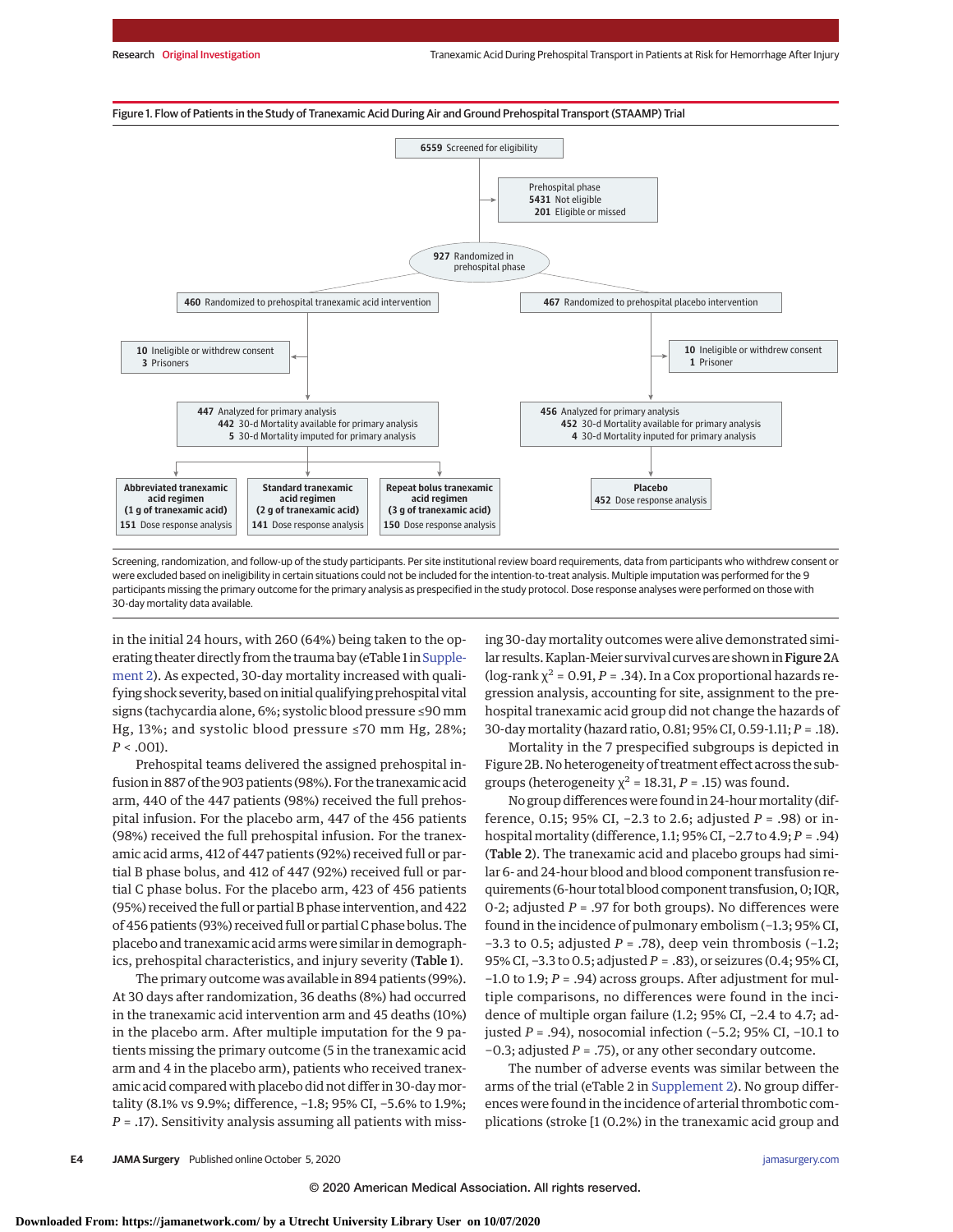4 (0.9%) in the placebo group] or myocardial infarction or ischemia [1 (0.9% in the tranexamic acid group and 0 in the placebo group]) across groups. We observed 8 adverse events (4 serious) in the tranexamic acid groups and 21 adverse events (7 serious) in the placebo group.

When comparing tranexamic acid dosing regimens in patients with 30-day mortality outcomes available, mortality rates were 10.0% for placebo, 9.3% for abbreviated, 7.8% for standard, and 7.3% for repeat bolus tranexamic acid groups. Among the prespecified comparisons of each tranexamic acid regimen to placebo, the repeat bolus regimen had lower 30-day mortality after adjusting for site (7.3% vs 10.0%; difference, −2.7%; 95% CI, −5.0% to −0.4%; *P* = .04) (Figure 3A).

When comparing tranexamic acid effect stratified by time to treatment and qualifying shock severity in a post hoc comparison, a lower 30-day mortality was found when tranexamic acid was administered within 1 hour of injury (4.6% vs 7.6%; difference, −3.0%; 95% CI, −5.7% to −0.3%; *P* < .002) (Figure 3B). Patients who received tranexamic acid with prehospital severe shock (systolic blood pressure ≤70mm Hg) had a lower 30-day mortality compared with the placebo group (18.5% vs 35.5%; difference, −17%; 95% CI, −25.8% to −8.1%; *P* < .003) (Figure 3B).

# **Discussion**

Resuscitation strategies for injured patients at risk for hemorrhage have evolved, with patients benefiting from receiving less crystalloid and early balanced blood component therapy after arriving at definitive care sites.<sup>1,2,23</sup> Studies<sup>7,8,22</sup> demonstrate the survival benefits that result from administration of tranexamic acid soon after arrival to definitive trauma care sites.Most deaths from traumatic hemorrhage occur in the first hours of arrival at the trauma center, underscoring the importance of the early prehospital interventions that provide benefit.<sup>1,2,23,24</sup> As a result, recent guidelines have been developed, which include the prehospital use of tranexamic acid after trauma because of this early time-to-treatment effect.<sup>15,16,25</sup> However, the effectiveness and safety of tranexamic acid when provided in a pragmatic fashion in the prehospital environment remain poorly characterized.<sup>15,26,27</sup>

Among the 903 eligible patients who were enrolled in the prehospital setting, those who received prehospital tranexamic acid administration compared with placebo had a 30 day mortality rate that did not reach statistical significance. Of interest, the mortality difference for the primary analysis was similar to prior randomized trials<sup>7,8</sup> that studied tranexamic acid after injury with larger patient populations. Despite the potential concerns that prehospital tranexamic acid administration may be associated with a greater risk of thromboembolic complications, we did not find a higher rate of pulmonary embolism, deep vein thrombosis, or arterial thrombotic complications.

A prespecified dose response analysis demonstrated a survival benefit attributable to tranexamic acid in those patients who received a repeat bolus (3 g of tranexamic acid total; 2 1-g

Any penetrating mechanism of injury Prehospital crystalloid volume, median (IQR), mL Prehospital red blood cell count, ×10<sup>6</sup> /μL Initial Glasgow Coma Scale score <8

| Age, mean (SD), y <sup>b</sup>                              | 42 (18)        | 41 (17)        |
|-------------------------------------------------------------|----------------|----------------|
| Male sex <sup>c</sup>                                       | 341 (74.8)     | 327 (73.2)     |
| Race                                                        |                |                |
| White                                                       | 361 (79.2)     | 353 (79.0)     |
| African American                                            | 40(8.8)        | 49 (11.0)      |
| Asian                                                       | 3(0.7)         | 2(0.4)         |
| Other                                                       | 3(0.7)         | 2(0.4)         |
| Unknown                                                     | 49 (10.7)      | 41(9.2)        |
| Hispanic ethnicity                                          | 34(7.5)        | 24(5.4)        |
| Any blunt mechanism of injury                               | 389 (85.3)     | 371 (83.0)     |
| Fall from height                                            | 60 (15.4)      | 41(11.1)       |
| Motor vehicle collision                                     | 203 (52.2)     | 205 (55.3)     |
| Motorcycle collision                                        | 59 (15.2)      | 62(16.7)       |
| Pedestrian or bicycle                                       | 22(5.7)        | 17(4.6)        |
| Assault                                                     | 7(1.8)         | 7 (1.9)        |
| Other blunt mechanism                                       | 38(9.8)        | 39 (10.5)      |
| Any penetrating mechanism<br>of injury                      | 70 (15.4)      | 78 (17.4)      |
| Firearm                                                     | 34 (48.5)      | 42 (53.8)      |
| Impalement or stabbing                                      | 26(37.1)       | 28 (35.9)      |
| Other penetrating mechanism                                 | 10(14.3)       | 8(10.3)        |
| Transported from referral hospital                          | 61 (13.4)      | 66 (14.8)      |
| Prehospital crystalloid volume,<br>median (IQR), mL         | 500 (100-1000) | 500 (125-1000) |
| Prehospital red blood<br>cell count, ×10 <sup>6</sup> /µL   | 52 (11.4)      | 48 (10.7)      |
| Initial Glasgow Coma Scale<br>score <8                      | 107(23.5)      | 89 (19.9)      |
| Prehospital systolic blood pressure,<br>median (IQR), mm Hg | 126 (87-148)   | 123 (88-143)   |
| Prehospital heart rate,<br>median (IQR), min                | 117 (112-124)  | 118 (112-127)  |
| Prehospital intubation                                      | 120 (26.3)     | 110 (24.6)     |
| Prehospital CPR                                             | 9(2.0)         | 11(2.5)        |
| Prehospital transport time,<br>median (IQR)                 | 39 (30.5-49)   | 39 (30-50)     |
| Injury Severity Score,<br>median (IQR) <sup>d</sup>         | $11(4-22)$     | $13(5-22)$     |
| <b>Head AIS score</b>                                       |                |                |
| Median (IQR)                                                | $0(0-2)$       | $0(0-3)$       |
| >2                                                          | 107 (23.5)     | 116 (26.0)     |
| Preinjury vitamin K antagonist                              | 11(2.4)        | 5(1.1)         |
| Preinjury antiplatelet medication                           | 49 (10.7)      | 45 (10.1)      |

Abbreviations: AIS, Abbreviated Injury Scale; CPR, cardiopulmonary resuscitation; IQR, interquartile range.

SI conversion factor: to convert red blood cells to  $\times 10^{12}$  per liter, multiply by 1.

<sup>a</sup> Data are presented as number (percentage) of patients unless otherwise indicated. No statistically significant differences were observed between baseline characteristics.

**b** Continuous variables were compared with the Wilcoxon rank-sum test.

<sup>c</sup> Categorical variables were compared with the Fisher exact test.

<sup>d</sup> The score range was 0 to 75, with a score greater than 15 indicating major trauma.

Tranexamic acid  $(n = 447)$ 

Table 1. Patient Characteristics by Treatment Group<sup>a</sup>

Characteristic Placebo (n = 456)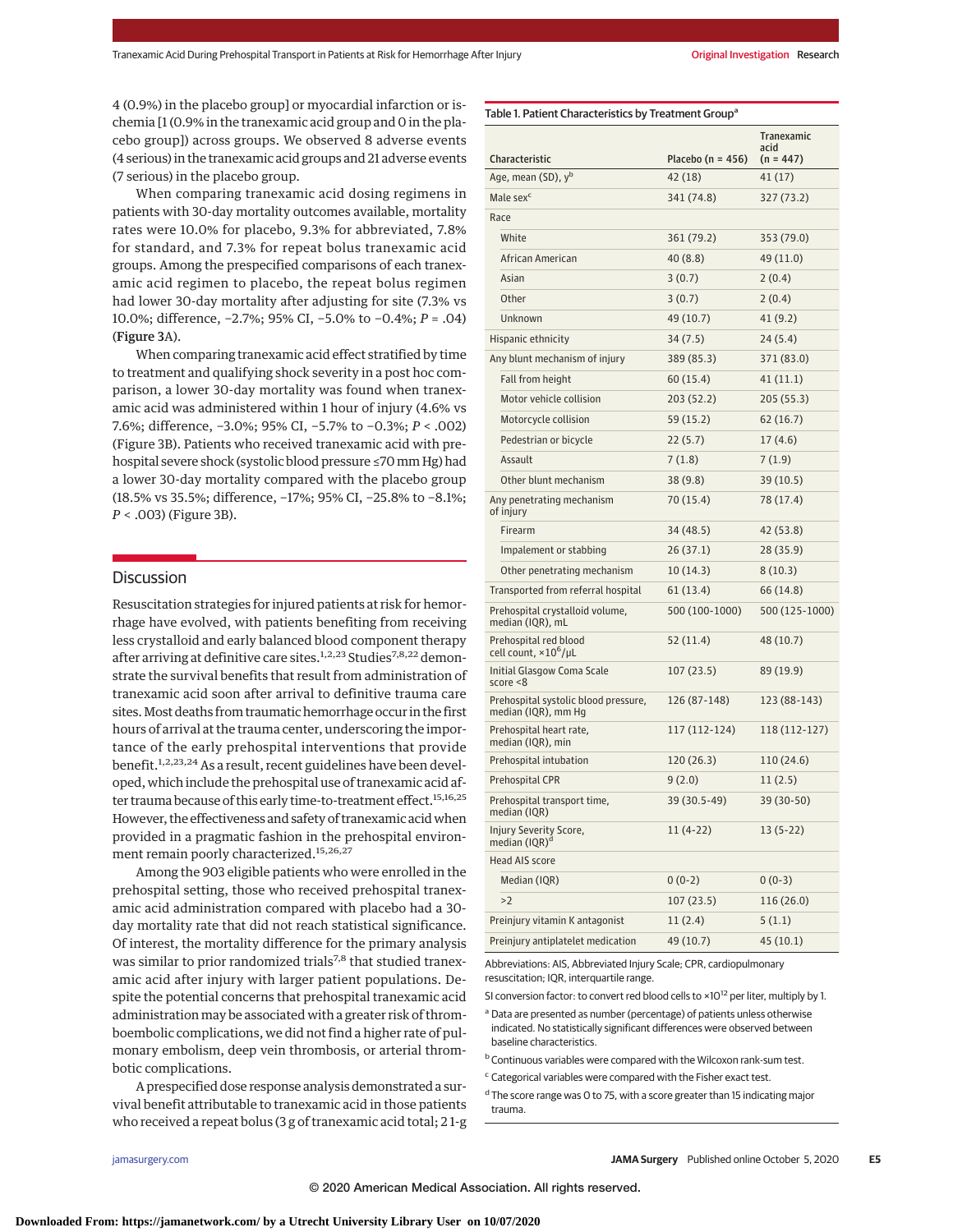### Figure 2. Survival and Subgroup Analysis for 30-Day Mortality



**B** Risk ratio of 30-d mortality

|                      |                               |                        |                     | <b>Favors</b>       | <b>Favors</b> | Adjusted    |
|----------------------|-------------------------------|------------------------|---------------------|---------------------|---------------|-------------|
|                      | No./total No. (%) of patients |                        | <b>Risk ratio</b>   | placebo             | tranexamic    | P value for |
| Subgroup             | Placebo                       | <b>Tranexamic acid</b> | (95% CI)            |                     | acid          | interaction |
| Received transfusion |                               |                        |                     |                     |               | .32         |
| No                   | 10/295(3.4)                   | 10/289(3.5)            | $1.02(0.49-2.15)$   |                     |               |             |
| Yes                  | 35/157 (22.3)                 | 26/153 (17.0)          | $0.76(0.57 - 1.01)$ |                     |               |             |
| Severe TBI           |                               |                        |                     |                     |               | .86         |
| No                   | 25/374(6.7)                   | 17/352 (4.8)           | $0.72(0.46-1.14)$   |                     |               |             |
| Yes                  | 20/78 (25.6)                  | 19/90 (21.1)           | $0.82(0.55 - 1.24)$ |                     |               |             |
| Procedure in 24 h    |                               |                        |                     |                     |               | .32         |
| No                   | 16/248(6.5)                   | 16/241(6.6)            | $1.03(0.91 - 1.17)$ |                     |               |             |
| Yes                  | 29/204 (14.2)                 | 20/201 (10.0)          | $0.70(0.45 - 1.10)$ |                     |               |             |
| Transfer status      |                               |                        |                     |                     |               | .70         |
| Scene                | 36/387 (9.3)                  | 27/368(7.3)            | $0.79(0.59-1.06)$   |                     |               |             |
| Transfer             | 8/61(13.1)                    | 9/65(13.8)             | $1.06(0.50-2.21)$   |                     |               |             |
| Vitamin K antagonist |                               |                        |                     |                     |               | .86         |
| No                   | 24/376 (6.4)                  | 21/384 (5.5)           | $0.86(0.76 - 0.96)$ |                     |               |             |
| Yes                  | 2/11(18.2)                    | 1/5(20.0)              | 1.10 (0.05-25.31)   |                     |               |             |
| Antiplatelet         |                               |                        |                     |                     |               | .08         |
| N <sub>0</sub>       | 20/343 (5.8)                  | 13/351(3.7)            | $0.64(0.44-0.92)$   |                     |               |             |
| Yes                  | 7/49(14.3)                    | 9/44(20.5)             | 1.43 (0.90-2.27)    |                     |               |             |
| Massive transfusion  |                               |                        |                     |                     |               | .70         |
| No                   | 31/427 (7.3)                  | 28/424 (6.6)           | $0.91(0.53 - 1.56)$ |                     |               |             |
| Yes                  | 14/25 (56.0)                  | 8/18(44.4)             | $0.79(0.59 - 1.07)$ |                     |               |             |
| Overall              | 45/452 (10.0)                 | 36/442 (8.1)           | $0.82(0.60-1.11)$   |                     |               |             |
|                      |                               |                        |                     |                     | गग            |             |
|                      |                               |                        |                     | 0.01<br>0.1         | 10<br>1       |             |
|                      |                               |                        |                     | Risk ratio (95% CI) |               |             |

survival rate among patients randomized to the prehospital tranexamic acid or placebo intervention. The time when qualifying vital signs occurred in the prehospital environment represents time zero. B, Risk ratio of 30-day mortality in the 7 prespecified subgroups. The diamond represents the point estimate of the risk ratio, and horizontal bars represent the 95% CI. The dotted vertical line represents a risk ratio of 1.0 indicating no difference in mortality between standard care and plasma groups. The dashed vertical line represents the overall treatment risk ratio in the intention-to-treat cohort for patients not missing the primary outcome of 30-day mortality. Adjusted P values are for the interaction term between each subgroup and treatment group in a logistic regression model with 30-day mortality as the outcome to determine whether there was a significantly different effect of treatment group across the levels of each subgroup on the outcome, adjusted for multiple comparisons using false discovery rate correction. TBI indicates traumatic brain injury.

A, Kaplan-Meier estimates of 30-day

bolus infusions during 10 minutes and 1 g during 8 hours) compared with placebo. This finding is novel in current patients at risk for hemorrhage and suggests that different dosing and administration (bolus vs infusion) regimens alter the effect of tranexamic acid on mortality and warrant further assessment with appropriately powered trials in the future. We assessed, via post hoc analysis, the association between time of intervention and the severity of shock with qualifying vital signs across tranexamic acid and placebo arms for 30-daymortality. The subgroup of patients who received tranexamic acid within 1 hour of injury had a lower 30-day mortality rate compared with the patients who received placebo. This time-totreatment relationship is well documented for tranexamic acid

after injury.<sup>7,22</sup> This mortality difference was of a magnitude similar to a prior trial<sup>22</sup> with tranexamic acid provided after arrival to definitive care.

An association with decreased mortality was found in the subgroup of patients who had the highest shock severity based on qualifying prehospital vital sign inclusion criteria. Although derived from a smaller subgroup, the mortality difference between the tranexamic acid arm and placebo arm is robust (18.5% vs 35.5%) in the severe shock subgroup. It may be that the effect of tranexamic acid is accentuated when provided early, in the prehospital setting, which comports with a prior study.<sup>8</sup> Future appropriately powered trials may be needed for these subgroups.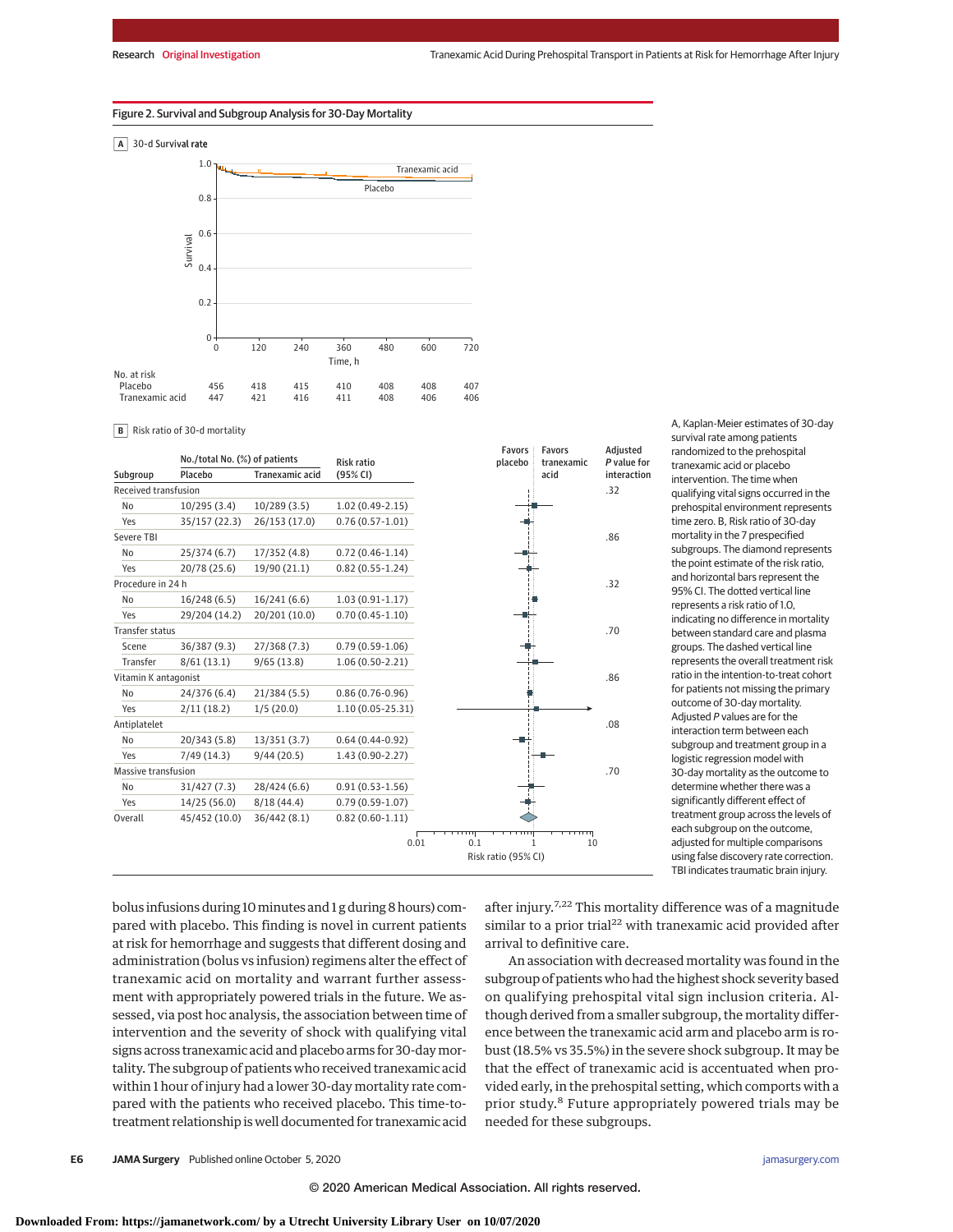### Table 2. Secondary Trial Outcomes by Treatment Group<sup>a</sup>

|                                                                            | <b>Tranexamic Acid</b>                             |                       | Difference.                  | P value               |                       |
|----------------------------------------------------------------------------|----------------------------------------------------|-----------------------|------------------------------|-----------------------|-----------------------|
| <b>Outcome</b>                                                             | Placebo ( $n = 453$ )<br>% (95% CI)<br>$(n = 447)$ |                       |                              | Observed <sup>b</sup> | Adjusted <sup>c</sup> |
| 24-h Mortality                                                             | 16(3.6)                                            | 17(3.7)               | $0.15$ (-2.3 to 2.6)         | .90                   | .98                   |
| In-hospital mortality                                                      | 37(8.6)                                            | 43(9.7)               | $1.1$ (-2.7 to 4.9)          | .58                   | .94                   |
| 6-h Outcomes                                                               |                                                    |                       |                              |                       |                       |
| Laboratory values, median (IQR)                                            |                                                    |                       |                              |                       |                       |
| Total blood component transfusion, U                                       | 0(0 to 2)                                          | 0(0 to 2)             | <b>NA</b>                    | .75                   | .97                   |
| PRBC transfusion, U                                                        | 0(0 to 1)                                          | 0(0 to 1)             | <b>NA</b>                    | .54                   | .94                   |
| Plasma transfusion, U                                                      | 0(0 to 0)                                          | 0(0 to 0)             | <b>NA</b>                    | .16                   | .78                   |
| Platelet transfusion, U                                                    | 0(0 to 1)                                          | 0(0 to 1)             | <b>NA</b>                    | .54                   | .94                   |
| Crystalloid infusion volume, mL                                            | 1600 (600 to 3300)                                 | 1600 (600 to 3200)    | <b>NA</b>                    | .94                   | .98                   |
| 24-h Outcomes                                                              |                                                    |                       |                              |                       |                       |
| Laboratory values, median (IQR)                                            |                                                    |                       |                              |                       |                       |
| Total blood component transfusion, U                                       | 0(0 to 2)                                          | 0(0 to 2)             | <b>NA</b>                    | .69                   | .97                   |
| PRBC transfusion, U                                                        | 0(0 to 1)                                          | 0(0 to 1)             | <b>NA</b>                    | .47                   | .94                   |
| Plasma transfusion                                                         | 0(0 to 0)                                          | 0(0 to 0)             | <b>NA</b>                    | .11                   | .78                   |
| Platelet transfusion                                                       | 0(0 to 0)                                          | 0(0 to 0)             | <b>NA</b>                    | .98                   | .98                   |
| Crystalloid infusion volume, mL                                            | 3100 (1235 to 5600)                                | 2750 (1282.5 to 5525) | <b>NA</b>                    | .39                   | .94                   |
| Lactate, median (IQR), mmol/L <sup>d</sup>                                 | 2.9(1.9 to 3.9)                                    | 2.6(1.8 to 4.2)       | <b>NA</b>                    | .74                   | .97                   |
| Initial presenting international normalized ratio <sup>e</sup>             |                                                    |                       |                              |                       |                       |
| Median (IQR)                                                               | 1.1(1 to 1.2)                                      | 1.1(1 to 1.2)         | <b>NA</b>                    | .95                   | .98                   |
| >1.4                                                                       | 43(9.6)                                            | 49 (10.7)             | $1.1$ (-2.8 to 5.1)          | .58                   | .94                   |
| Initial presenting rapid thromboelastography<br>measurements, median (IQR) |                                                    |                       |                              |                       |                       |
| Activated clotting time, s <sup>f</sup>                                    | 113 (105 to 121)                                   | 113 (105 to 128)      | <b>NA</b>                    | .48                   | .94                   |
| K-time, min <sup>9</sup>                                                   | $1.5(1.2 \text{ to } 2)$                           | 1.5(1.1 to 2)         | <b>NA</b>                    | .29                   | .94                   |
| a-Anale <sup>h</sup>                                                       | 72.4 (68.4 to 75.7)                                | 73.35 (68.2 to 76.5)  | <b>NA</b>                    | .19                   | .78                   |
| Maximal amplitude <sup>i</sup>                                             | 61.7 (57 to 66.1)                                  | 62.8 (57 to 67.5)     | <b>NA</b>                    | .07                   | .75                   |
| LY30, %                                                                    | 5.45 (1.7 to 50)                                   | 4.35 (1.7 to 50)      | <b>NA</b>                    | .80                   | .97                   |
| Hyperfibrinolysis <sup>j</sup>                                             | 145 (32.4)                                         | 144 (31.6)            | $-0.9$ ( $-7.0$ to 5.2)      | .78                   | .97                   |
| Multiple organ failure                                                     | 33(7.4)                                            | 39(8.6)               | $1.2$ (-2.4 to 4.7)          | .52                   | .94                   |
| Acute respiratory distress syndrome                                        | 42(9.4)                                            | 39(8.6)               | $-0.8$ ( $-4.6$ to 2.9)      | .66                   | .97                   |
| Nosocomial infection                                                       | 88 (19.7)                                          | 66 (14.5)             | $-5.2$ ( $-10.1$ to $-0.3$ ) | .04                   | .75                   |
| Seizure in first 24 h                                                      | 5(1.1)                                             | 7(1.5)                | $0.4$ (-1.0 to 1.9)          | .58                   | .94                   |
| Pulmonary embolism                                                         | 13(2.9)                                            | 7(1.5)                | $-1.3$ ( $-3.3$ to 0.5)      | .16                   | .78                   |
| Deep vein thrombosis                                                       | 12(2.7)                                            | 7(1.5)                | $-1.2$ ( $-3.3$ to 0.5)      | .23                   | .83                   |

Abbreviations: IQR, interquartile range; LY30, 30-minute fibrinolysis; NA, not applicable; PRBC, packed red blood cells.

<sup>a</sup> Data are presented as number (percentage) of patients unless otherwise indicated. For all transfusion volume outcomes, the 24-hour period began at the time of enrollment or randomization in the prehospital setting. Thromboelastography measurements provide viscoelastic properties of a blood sample. Activated clotting time is the time in seconds between initiation of the test and the initial fibrin formation and is increased with factor deficiency or severe hemodilution. The α-angle is the slope of the tracing that represents the rate of clot formation, decreasing with hypofibrinogenemia or platelet deficiency. K-time is the time in minutes needed to reach 20-mm clot strength and is generally increased with hypofibrinogenemia or platelet deficiency. The maximal amplitude is the greatest amplitude of the tracing and reflects platelet contribution to clot strength. LY30 is the percent amplitude reduction at 30 minutes after the maximal amplitude and when elevated reflects a state of hyperfibrinolysis (estimated percent lysis >7.5%).

b Continuous variables were compared with the Wilcoxon rank-sum test. Categorical variables were compared with the Fisher exact test.

<sup>c</sup> Adjusted using Benjamini-Hochberg procedure to account for the false discovery rate with multiple comparisons. False discovery rate correction is a powerful method to ensure the probability of a type I error remains at the prespecified level across all hypotheses tested (35 tests including secondary outcomes and prespecified subgroup interactions).

- $<sup>d</sup>$  Unavailable in 140 patients in the tranexamic acid group (n = 307) and 149</sup> patients in the placebo group (n = 304).
- <sup>e</sup> Unavailable in 25 patients in the tranexamic acid group and 23 patients in the placebo group (n = 422; n = 433 respectively).
- $f$  Unavailable in 74 patients in the tranexamic acid group (n = 373) and 58 patients in the placebo group (n = 398).
- $8$  Unavailable in 45 patients in the tranexamic acid group (n = 402) and 33 patients in the placebo group (n = 423).
- $h$  Unavailable in 42 patients in the tranexamic acid group (n = 405) and 26 patients in the placebo group (n = 430).
- $\frac{1}{2}$  Unavailable in 44 patients in the tranexamic acid group (n = 403) and 29 patients in the placebo group (n = 427).
- <sup>j</sup> Unavailable in 153 patients in the tranexamic acid group (n = 294) and 156 patients in the placebo group (n = 300) and defined by an estimated percent lysis greater than 7.5%.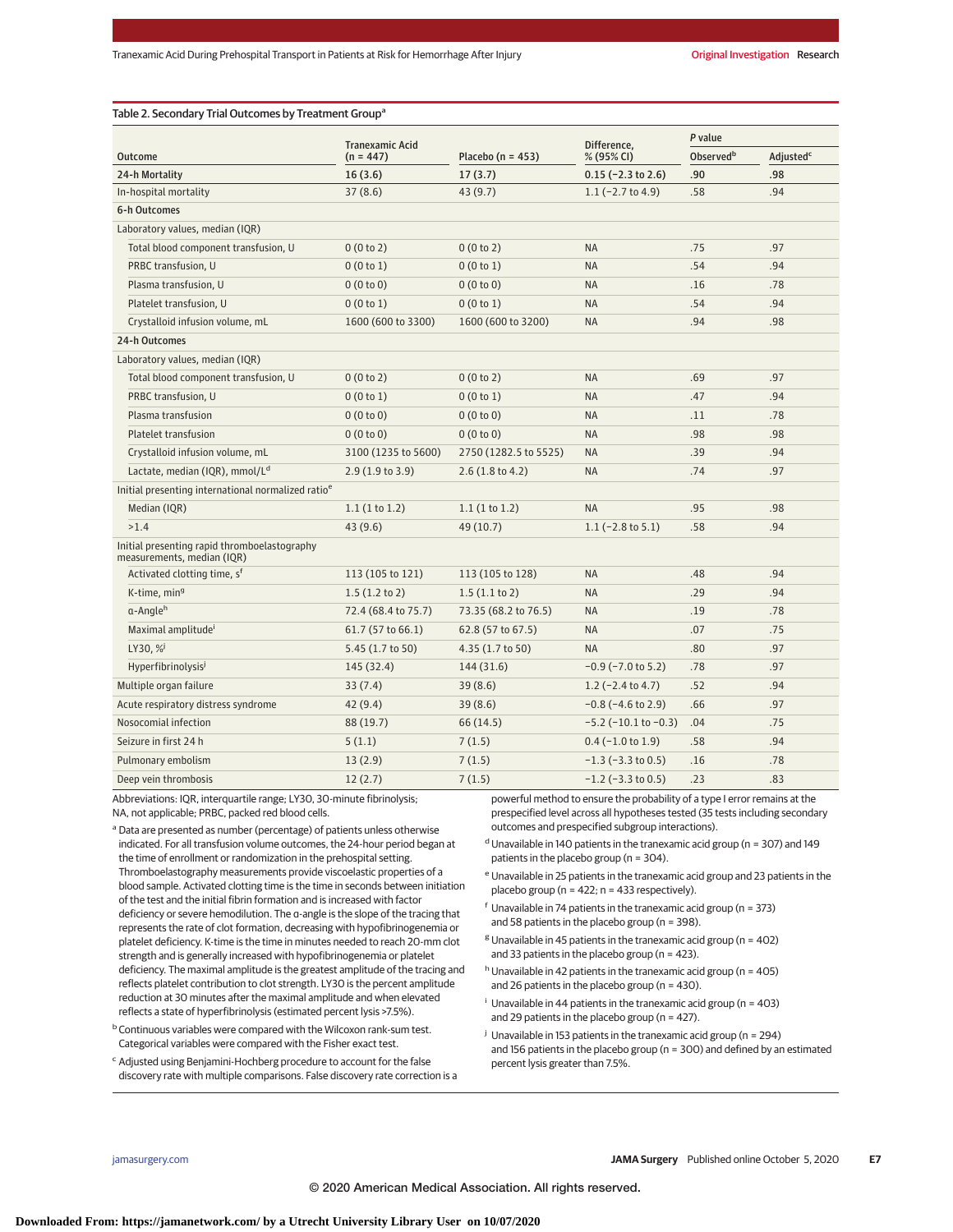### Figure 3. Prespecified Tranexamic Acid Dose Response Analysis, Time to Intervention, and Shock Severity Post Hoc Subgroup Analysis for 30-Day Mortality

**A** Mortality risk by tranexamic acid prespecified dosing regimens

| Tranexamic acid dose | No./total No.<br>(%) of patients | Risk ratio<br>(95% CI) | tranexamic acid i placebo | <b>Favors Favors</b> | P value |
|----------------------|----------------------------------|------------------------|---------------------------|----------------------|---------|
| Placebo (reference)  | 45/452 (10.0)                    |                        |                           |                      |         |
| Abbreviated          | 14/150(9.3)                      | $0.94(0.65 - 1.36)$    |                           |                      | .74     |
| Standard             | 11/141(7.8)                      | $0.78(0.50-1.24)$      |                           |                      | .30     |
| Repeat               | 11/151(7.3)                      | $0.73(0.54-0.99)$      |                           |                      | .04     |
|                      |                                  |                        | 0.50<br>0.75              | 1.00                 | 1.50    |
|                      |                                  |                        | Risk ratio (95% CI)       |                      |         |

**B** Mortality risk by time from injury and shock severity

|                     | No./total No. (%) of patients |                 | Risk ratio          |      | Favors<br>placebo   |      | tranexamic |
|---------------------|-------------------------------|-----------------|---------------------|------|---------------------|------|------------|
| Subgroup            | Placebo                       | Tranexamic acid | (95% CI)            |      |                     | acid | P value    |
| Time from injury, h |                               |                 |                     |      |                     |      |            |
| $\leq 1$            | 18/238 (7.6)                  | 10/219(4.6)     | $0.60(0.44 - 0.83)$ |      |                     |      | .002       |
| >1                  | 27/214 (12.6)                 | 26/223 (11.7)   | $0.92(0.52 - 1.64)$ |      |                     |      | .79        |
| Shock severity      |                               |                 |                     |      |                     |      |            |
| Tachycardia only    | 21/320(6.6)                   | 18/316(5.7)     | $0.87(0.56 - 1.34)$ |      |                     |      | .52        |
| SBP <90 mm Hq       | 13/101 (12.9)                 | 13/99 (13.1)    | $1.02(0.55 - 1.90)$ |      |                     |      | .95        |
| SBP <70 mm Hq       | 11/31(35.5)                   | 5/27(18.5)      | $0.52(0.34-0.80)$   |      |                     |      | .003       |
|                     |                               |                 |                     | 0.25 | 0.50                | 1.00 | 2.00       |
|                     |                               |                 |                     |      | Risk ratio (95% CI) |      |            |

A, Risk of 30-day mortality across tranexamic acid prespecified dosing regimens, accounting for site clustering. All risk ratios are in reference to the placebo group. The abbreviated dose represents a single 1-g bolus dose. The standard dose represents a 2-g dose administered as a 1-g bolus dose followed by a 1-g infusion during 8 hours. The repeat dose represents a 3-g dose administered as 2 separate 1-g boluses followed by a 1-g infusion during 8 hours. The repeat dose had lower risk of 30-day mortality than placebo group. B, Risk of 30-day mortality of the tranexamic acid group compared with placebo accounting for site clustering across post hoc subgroups for time of tranexamic acid administration from injury and shock severity based on qualifying inclusion vital signs. The dotted vertical line represents a risk ratio of 1.0 (no difference between groups). The squares represent the point estimate of the risk ratio, with the horizontal solid lines representing the 95% CIs. Time of tranexamic acid administration from injury was stratified by 1 hour or less and greater than 1 hour. The risk of 30-day mortality was lower in the tranexamic acid group when the drug was administered within 1 hour of injury. The risk of 30-day mortality was lower in the tranexamic acid group among patients in severe shock with systolic blood pressure less than 70 mm Hg based on qualifying inclusion vital signs. SBP indicates systolic blood pressure.

### Strengths and Limitations

This clinical trial has strengths. The design of the trial was pragmatic, with simple vital sign inclusion criteria and limited exclusion criteria. The study was blinded and randomized at the level of the patient. A wide spectrum of injury types, injury severities, and patients with variable shock severity were enrolled. The current results build on prior trials<sup>7,11,22</sup> of tranexamic acid after injury in military and civilian settings and in those with brain injury. This analysis validates the safety of prehospital administration of tranexamic acid and potential efficacy in prespecified and post hoc subgroups and provides outcome data on dosage effects of tranexamic acid as does another recently presented prehospital trial.<sup>28</sup> Of importance, the current trial results reveal similar rates of arterial and venous thrombotic complications and adverse events and highlight the importance of randomized clinical trial comparisons relative to adjusted observational or secondary analyses.<sup>18,29,30</sup>

Limitations of the trial include an overall low injury severity and blood transfusion requirement, which resulted in an overall low mortality rate and may be in part attributable to the range of vital sign inclusion criteria used in the prehospital phase of care. Inclusion of a diverse range of injury and shock severities improves the generalizability of the safety analyses. Because the trial was amulticenter, pragmatic study,

theremay be site differences in prehospital settings and in hospital management, which cannot be controlled for by adjustment. The current trial used trauma centers with robust prehospital trauma systems, and the resultsmay not be applicable to trauma systems with different prehospital capabilities. Subgroup analyses are underpowered, and results do not establish causation. Specific mechanisms of injury, unmeasured injury and patient characteristics, prehospital transport modes, or other unmeasured variables may modify any benefit derived from prehospital tranexamic acid administration. Differences were found in the rate of enrollment across participating sites, which were accounted for in all analyses. Missing data limited the ability to draw conclusions from comparisons of laboratory and thromboelastography measurements. Given the early termination, the overall study is underpowered, and with a larger study cohort, primary outcome differences may be more apparent.

# **Conclusions**

Prehospital administration of tranexamic acid compared with placebo did not result in a lower rate of 30-day mortality in this population. Prespecified dose response analyses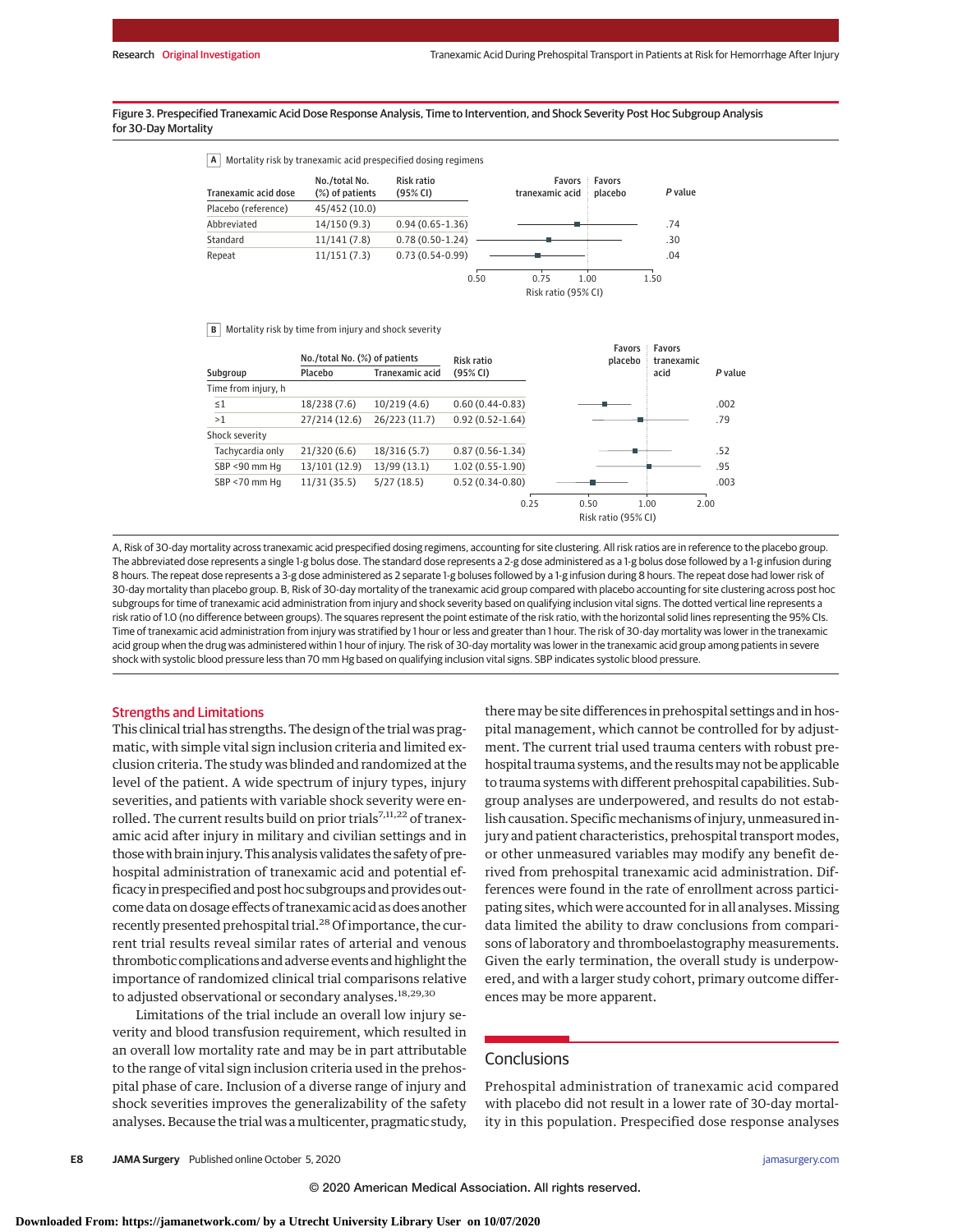demonstrate that receipt of a repeat bolus regimen (3 g of tranexamic acid) results in significantly lower 30-day mortality compared with placebo. In patients who receive prehospital tranexamic acid treatment within 1 hour of injury and in those with evidence of prehospital severe shock, post

hoc subgroup analysis suggests that prehospital tranexamic acid is associated with lower 30-day mortality. The administration of prehospital tranexamic acid during air or ground transport is safe and can be provided to patients at risk for hemorrhage.

#### **ARTICLE INFORMATION**

**Accepted for Publication:** June 13, 2020. **Published Online:** October 5, 2020.

doi[:10.1001/jamasurg.2020.4350](https://jamanetwork.com/journals/jama/fullarticle/10.1001/jamasurg.2020.4350?utm_campaign=articlePDF%26utm_medium=articlePDFlink%26utm_source=articlePDF%26utm_content=jamasurg.2020.4350) **Author Affiliations:** Department of Emergency

Medicine, University of Pittsburgh, Pittsburgh, Pennsylvania (Guyette, Callaway, Yealy); Division of Trauma and General Surgery, Department of Surgery, Pittsburgh Trauma Research Center, University of Pittsburgh, Pittsburgh, Pennsylvania (Brown, Zenati, Alarcon, Zuckerbraun, Neal, Forsythe, Rosengart, Billiar, Peitzman, Sperry); Department of Critical Care Medicine, University of Pittsburgh, Pittsburgh, Pennsylvania (Early-Young, Adams); Department of Surgery, University of Texas Health San Antonio, San Antonio (Eastridge); Department of Surgery, University of Utah, Salt Lake City (Nirula); Department of Surgery, University of Arizona, Tucson (Vercruysse, O'Keeffe, Joseph).

**Author Contributions:** Dr Zenati had full access to all the data in the study and takes responsibility for the integrity of the data and the accuracy of the data analysis.

Concept and design: Guyette, Brown, Zenati, Early-Young, Adams, Eastridge, O'Keeffe, Joseph, Alarcon, Zuckerbraun, Neal, Rosengart, Yealy, Peitzman, Sperry.

Acquisition, analysis, or interpretation of data: Guyette, Brown, Zenati, Adams, Eastridge, Nirula, Vercruysse, O'Keeffe, Alarcon, Callaway, Neal, Forsythe, Billiar, Yealy, Sperry. Drafting of the manuscript: Guyette, Eastridge, Callaway, Rosengart, Yealy, Sperry. Critical revision of the manuscript for important intellectual content: Guyette, Brown, Zenati, Early-Young, Adams, Eastridge, Nirula, Vercruysse, O'Keeffe, Joseph, Alarcon, Callaway, Zuckerbraun, Neal, Forsythe, Rosengart, Billiar, Yealy, Peitzman. Statistical analysis: Brown, Zenati. Obtained funding: Guyette, Zenati, Sperry. Administrative, technical, or material support: Guyette, Zenati, Early-Young, Adams, Eastridge, Nirula, O'Keeffe, Alarcon, Callaway, Zuckerbraun, Neal, Forsythe, Billiar, Peitzman. Supervision: Adams, Nirula, O'Keeffe, Joseph, Zuckerbraun, Rosengart, Yealy, Sperry.

**Conflict of Interest Disclosures:** Dr Guyette reported receiving grants from the US Department of Defense (DOD) during the conduct of the study. Dr Zenati reported receiving grants from the DOD during the conduct of the study and grants from the National Institutes of Health (NIH) and the DOD outside the submitted work. Dr Adams reported receiving grants from the DOD during the conduct of the study. Dr Callaway reported receiving grants from the DOD to the University of Pittsburgh during the conduct of the study and grants from the NIH outside the submitted work. Dr Neal reported receiving grants from the DOD, National Institute of General Medical Sciences, and the National Heart, Lung, and Blood Institute during the conduct of the study and grants and personal fees from Janssen Pharmaceuticals and Haemonetics, grants from

Instrumentation Laboratories, funding from Haima Therapeutics, and personal fees from CSL Behring outside the submitted work. Dr Sperry reported receiving grants from the DOD during the conduct of the study and outside the submitted work. No other disclosures were reported.

**Funding/Support:** This research was funded by grant W81XWH 13-2-0080 from the US Army Medical Research and Material Command, Fort Detrick, Maryland.

**Role of the Funder/Sponsor:** The funding source had no role in study design, data collection, data analysis, data interpretation, or writing of the report. The writing team and the statistician had full access to all the data in the study and had final responsibility for the decision to submit for publication.

### **The STAAMP Study Group Collaborators:**

University of Pittsburgh, Presbyterian Hospital; clinical coordinating center and enrolling site: Meghan L. Buck, Ashley M. Ryman, Elizabeth A. Gimbel, Erin G. Gilchrist, Meghan Buhay, Tianyuan Xu, Multidisciplinary Acute Care Research Organization (MACRO) MACRO Research Specialists, MACRO Clinical Trials Research Associates; Investigational Drug Services— University of Pittsburgh Medical Center, Presbyterian Hospital: Sean Barrett; University of Texas Health San Antonio: Mark DeRosa, Rachelle Babbitt Jonas, Naresh Talathoti, Stephanie DeMoor, Santiago Pedraza, Lauran Barry, Danielle Cobb, Meenakshi Rani, Kristen Rocchi, Ryan Wallace, John C Myers, Caroline Zhu, Hyelin Oh; Investigational Drug Services—University of Texas Health San Antonio: Jennifer Hillman, Armando Garcia; University of Utah: Katie Birkas, Zachery Robinson, Sarah Puig-Holzman; Investigational Drug Services—University of Utah: Rian Davis; University of Arizona: Andrea Seach, David Bradford, Laurel L. Rokowski; Investigational Drug Services—University of Arizona: Jennifer Hoiles, Elena Issaian.

**Data Sharing Statement:** See [Supplement 3.](https://jamanetwork.com/journals/jama/fullarticle/10.1001/jamasurg.2020.4350?utm_campaign=articlePDF%26utm_medium=articlePDFlink%26utm_source=articlePDF%26utm_content=jamasurg.2020.4350)

**Additional Contributions:** We thank all the prehospital personnel and research personnel at all enrolling sites, who were essential for the successful execution of the trial.

**Meeting Presentation:** This paper was presented at ACS Clinical Congress 2020; October 5, 2020; online presentation.

#### **REFERENCES**

**1**. Holcomb JB, Jenkins D, Rhee P, et al. Damage control resuscitation: directly addressing the early coagulopathy of trauma. J Trauma. 2007;62(2): 307-310. doi[:10.1097/TA.0b013e3180324124](https://dx.doi.org/10.1097/TA.0b013e3180324124)

**2**. Holcomb JB, Tilley BC, Baraniuk S, et al; PROPPR Study Group. Transfusion of plasma, platelets, and red blood cells in a 1:1:1 vs a 1:1:2 ratio and mortality in patients with severe trauma: the PROPPR randomized clinical trial.JAMA. 2015;313(5):471-482. doi[:10.1001/jama.2015.12](https://jamanetwork.com/journals/jama/fullarticle/10.1001/jama.2015.12?utm_campaign=articlePDF%26utm_medium=articlePDFlink%26utm_source=articlePDF%26utm_content=jamasurg.2020.4350)

**3**. Disease GBD, Injury I, Prevalence C; GBD 2017 Disease and Injury Incidence and Prevalence Collaborators. Global, regional, and national incidence, prevalence, and years lived with disability for 354 diseases and injuries for 195 countries and territories, 1990-2017: a systematic analysis for the Global Burden of Disease Study 2017. Lancet. 2018;392(10159):1789-1858. doi[:10.1016/S0140-6736\(18\)32279-7](https://dx.doi.org/10.1016/S0140-6736(18)32279-7)

**4**. Evans JA, van Wessem KJ, McDougall D, Lee KA, Lyons T, Balogh ZJ. Epidemiology of traumatic deaths: comprehensive population-based assessment. World J Surg. 2010;34(1):158-163. doi[:10.1007/s00268-009-0266-1](https://dx.doi.org/10.1007/s00268-009-0266-1)

**5**. Rhee P, Joseph B, Pandit V, et al. Increasing trauma deaths in the United States. Ann Surg. 2014; 260(1):13-21. doi[:10.1097/SLA.](https://dx.doi.org/10.1097/SLA.0000000000000600) [0000000000000600](https://dx.doi.org/10.1097/SLA.0000000000000600)

**6**. Murphy SL, Xu J, Kochanek KD, Arias E. Mortality in the United States, 2017. [NCHS Data Brief](https://www.ncbi.nlm.nih.gov/pubmed/30500322). 2018; [\(328\):1-8.](https://www.ncbi.nlm.nih.gov/pubmed/30500322)

**7**. CRASH-3 Trial Collaborators. Effects of tranexamic acid on death, disability, vascular occlusive events and other morbidities in patients with acute traumatic brain injury (CRASH-3): a randomised, placebo-controlled trial. Lancet. 2019;394(10210):1713-1723. doi[:10.1016/S0140-6736](https://dx.doi.org/10.1016/S0140-6736(19)32233-0) [\(19\)32233-0](https://dx.doi.org/10.1016/S0140-6736(19)32233-0)

**8**. CRASH-2 Trial Collaborators, Shakur H, Roberts I, et al. Effects of tranexamic acid on death, vascular occlusive events, and blood transfusion in trauma patients with significant haemorrhage (CRASH-2): a randomised, placebo-controlled trial. Lancet. 2010;376(9734):23-32.

**9**. Howard JT, Stockinger ZT, Cap AP, Bailey JA, Gross KR. Military use of tranexamic acid in combat trauma: does it matter? J Trauma Acute Care Surg. 2017;83(4):579-588. doi[:10.1097/TA.](https://dx.doi.org/10.1097/TA.0000000000001613) [0000000000001613](https://dx.doi.org/10.1097/TA.0000000000001613)

**10**. Rappold JF, Pusateri AE. Tranexamic acid in remote damage control resuscitation. Transfusion. 2013;53(suppl 1):96S-99S. doi[:10.1111/trf.12042](https://dx.doi.org/10.1111/trf.12042)

**11**. Morrison JJ, Dubose JJ, Rasmussen TE, Midwinter MJ. Military Application of Tranexamic Acid in Trauma Emergency Resuscitation (MATTERs) study. Arch Surg. 2012;147(2):113-119. doi[:10.1001/archsurg.2011.287](https://jamanetwork.com/journals/jama/fullarticle/10.1001/archsurg.2011.287?utm_campaign=articlePDF%26utm_medium=articlePDFlink%26utm_source=articlePDF%26utm_content=jamasurg.2020.4350)

**12**. Harris T, Davenport R, Mak M, Brohi K. The evolving science of trauma resuscitation. Emerg Med Clin North Am. 2018;36(1):85-106. doi[:10.1016/j.emc.2017.08.009](https://dx.doi.org/10.1016/j.emc.2017.08.009)

**13**. Shackelford SA, Del Junco DJ, Powell-Dunford N, et al. Association of prehospital blood product transfusion during medical evacuation of combat casualties in Afghanistan with acute and 30-day survival. JAMA. 2017;318(16): 1581-1591. doi[:10.1001/jama.2017.15097](https://jamanetwork.com/journals/jama/fullarticle/10.1001/jama.2017.15097?utm_campaign=articlePDF%26utm_medium=articlePDFlink%26utm_source=articlePDF%26utm_content=jamasurg.2020.4350)

**14**. Sperry JL, Guyette FX, Brown JB, et al; PAMPer Study Group. Prehospital plasma during air medical transport in trauma patients at risk for hemorrhagic shock. N Engl J Med. 2018;379(4):315-326. doi[:10.](https://dx.doi.org/10.1056/NEJMoa1802345) [1056/NEJMoa1802345](https://dx.doi.org/10.1056/NEJMoa1802345)